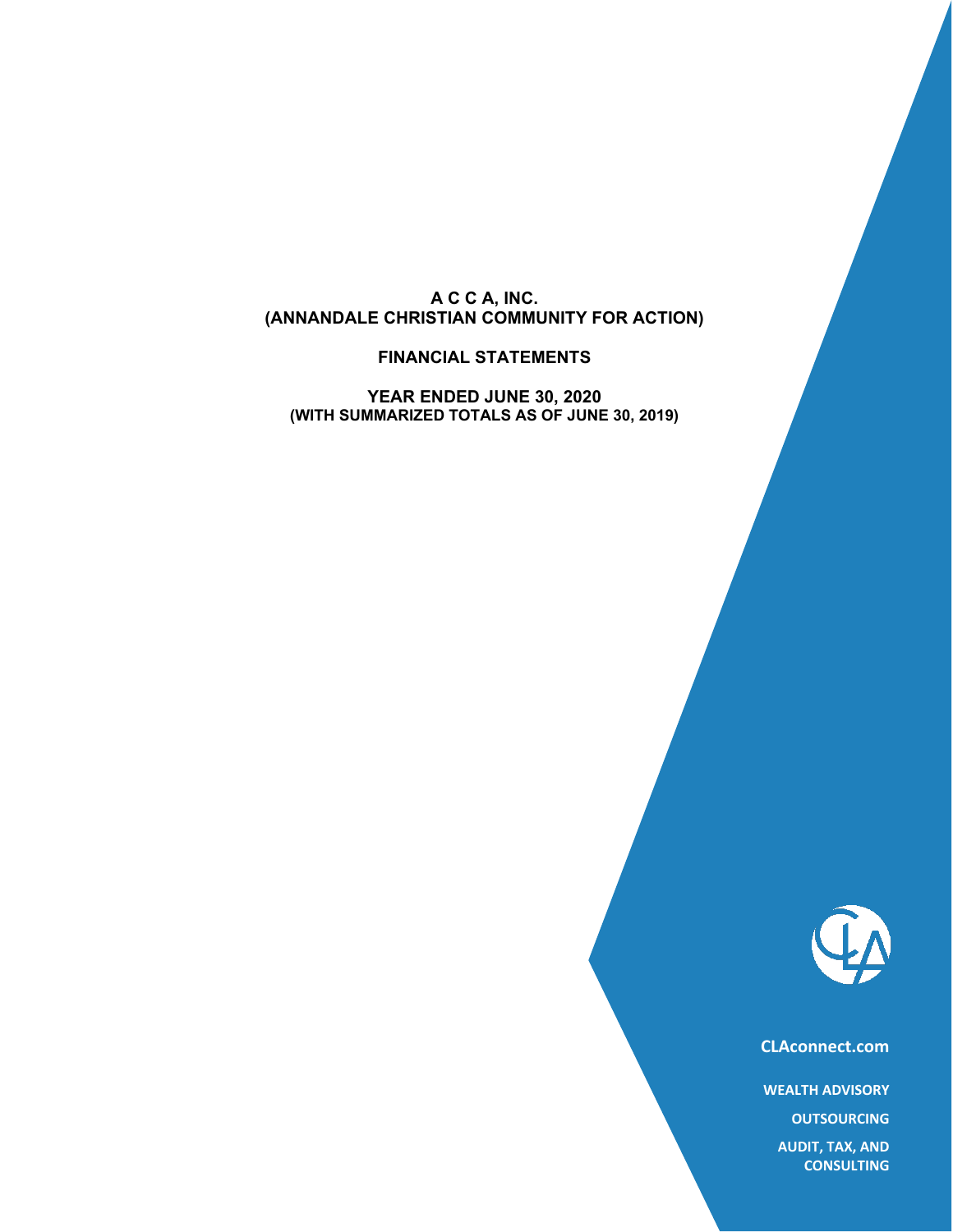## **A C C A, INC. (ANNANDALE CHRISTIAN COMMUNITY FOR ACTION) TABLE OF CONTENTS YEAR ENDED JUNE 30, 2020 (WITH SUMMARIZED TOTALS AS OF JUNE 30, 2019)**

| <b>INDEPENDENT AUDITORS' REPORT</b>     |   |
|-----------------------------------------|---|
| <b>FINANCIAL STATEMENTS</b>             |   |
| <b>STATEMENT OF FINANCIAL POSITION</b>  | 3 |
| <b>STATEMENT OF ACTIVITIES</b>          | 4 |
| <b>STATEMENT OF FUNCTIONAL EXPENSES</b> | 5 |
| <b>STATEMENT OF CASH FLOWS</b>          | 6 |
| <b>NOTES TO FINANCIAL STATEMENTS</b>    |   |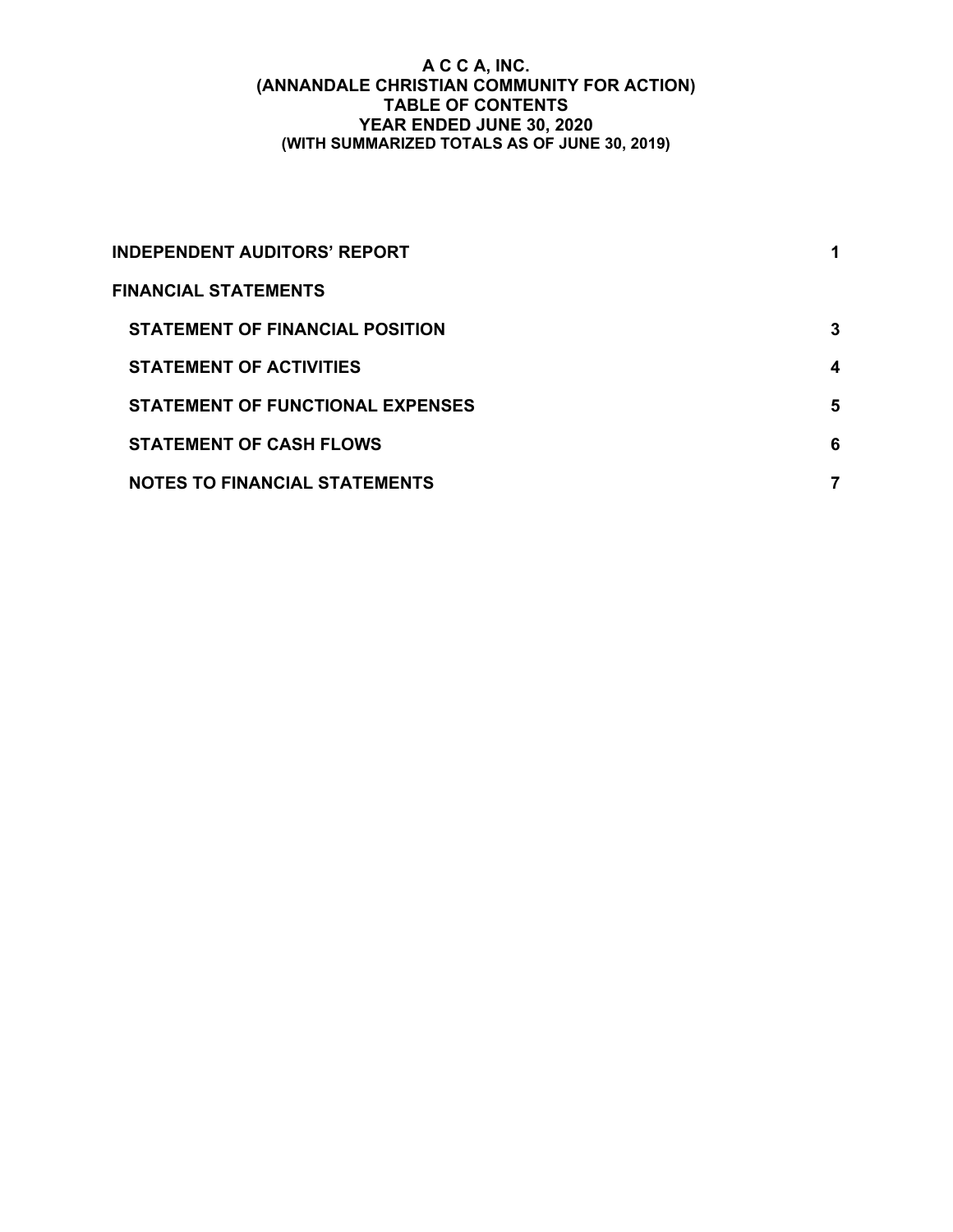

CliftonLarsonAllen LLP CLAconnect.com

# **INDEPENDENT AUDITORS' REPORT**

Board of Directors A C C A, Inc. (Annandale Christian Community for Action) Annandale, Virginia

We have audited the accompanying financial statements of A C C A, Inc. (Annandale Christian Community for Action) (ACCA), which comprise the statement of financial position as of June 30, 2020, and the related statements of activities, functional expenses, and cash flows for the year then ended, and the related notes to the financial statements.

# *Management's Responsibility for the Financial Statements*

Management is responsible for the preparation and fair presentation of these financial statements in accordance with accounting principles generally accepted in the United States of America; this includes the design, implementation, and maintenance of internal control relevant to the preparation and fair presentation of financial statements that are free from material misstatement, whether due to fraud or error.

# *Auditors' Responsibility*

Our responsibility is to express an opinion on these financial statements based on our audit. We conducted our audit in accordance with auditing standards generally accepted in the United States of America. Those standards require that we plan and perform the audit to obtain reasonable assurance about whether the financial statements are free from material misstatement.

An audit involves performing procedures to obtain audit evidence about the amounts and disclosures in the financial statements. The procedures selected depend on the auditors' judgment, including the assessment of the risks of material misstatement of the financial statements, whether due to fraud or error. In making those risk assessments, the auditor considers internal control relevant to the organization's preparation and fair presentation of the financial statements in order to design audit procedures that are appropriate in the circumstances, but not for the purpose of expressing an opinion on the effectiveness of the organization's internal control. Accordingly, we express no such opinion. An audit also includes evaluating the appropriateness of accounting policies used and the reasonableness of significant accounting estimates made by management, as well as evaluating the overall presentation of the financial statements.

We believe that the audit evidence we have obtained is sufficient and appropriate to provide a basis for our audit opinion.

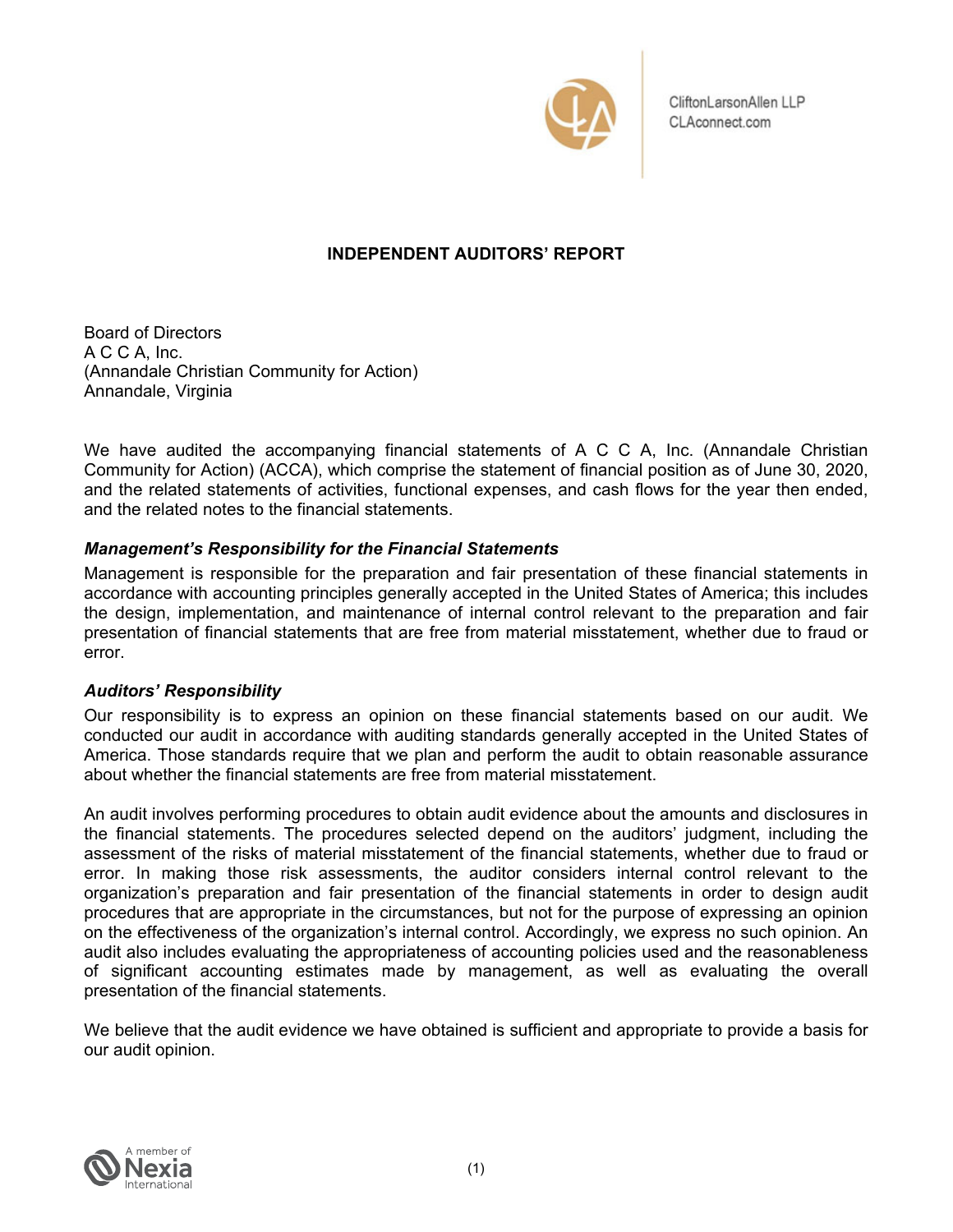# *Opinion*

In our opinion, the financial statements referred to above present fairly, in all material respects, the financial position of A C C A, Inc. (Annandale Christian Community for Action) as of June 30, 2020, and the changes in its net assets and its cash flows for the year then ended in accordance with accounting principles generally accepted in the United States of America.

## *Report on Summarized Comparative Information*

We have previously audited ACCA's 2019 financial statements, and we expressed an unmodified audit opinion on those audited financial statements in our report dated December 4, 2019. In our opinion, the summarized comparative information presented herein as of and for the year ended June 30, 2019, is consistent, in all material respects, with the audited financial statements from which it has been derived.

# *Change in Accounting Principles*

As discussed in Note 1 to the financial statements, ACCA has adopted Accounting Standards Update (ASU) No. 2014-09, *Revenue from Contracts with Customers*, and ASU 2018-08, *Not-for-Profit Entities (Topic 958): Clarifying the Scope and the Accounting Guidance for Contributions Received and Contributions Made*. Our opinion is not modified with respect to these matters.

Viifton Larson Allen LLP

**CliftonLarsonAllen LLP** 

Arlington, Virginia February 4, 2021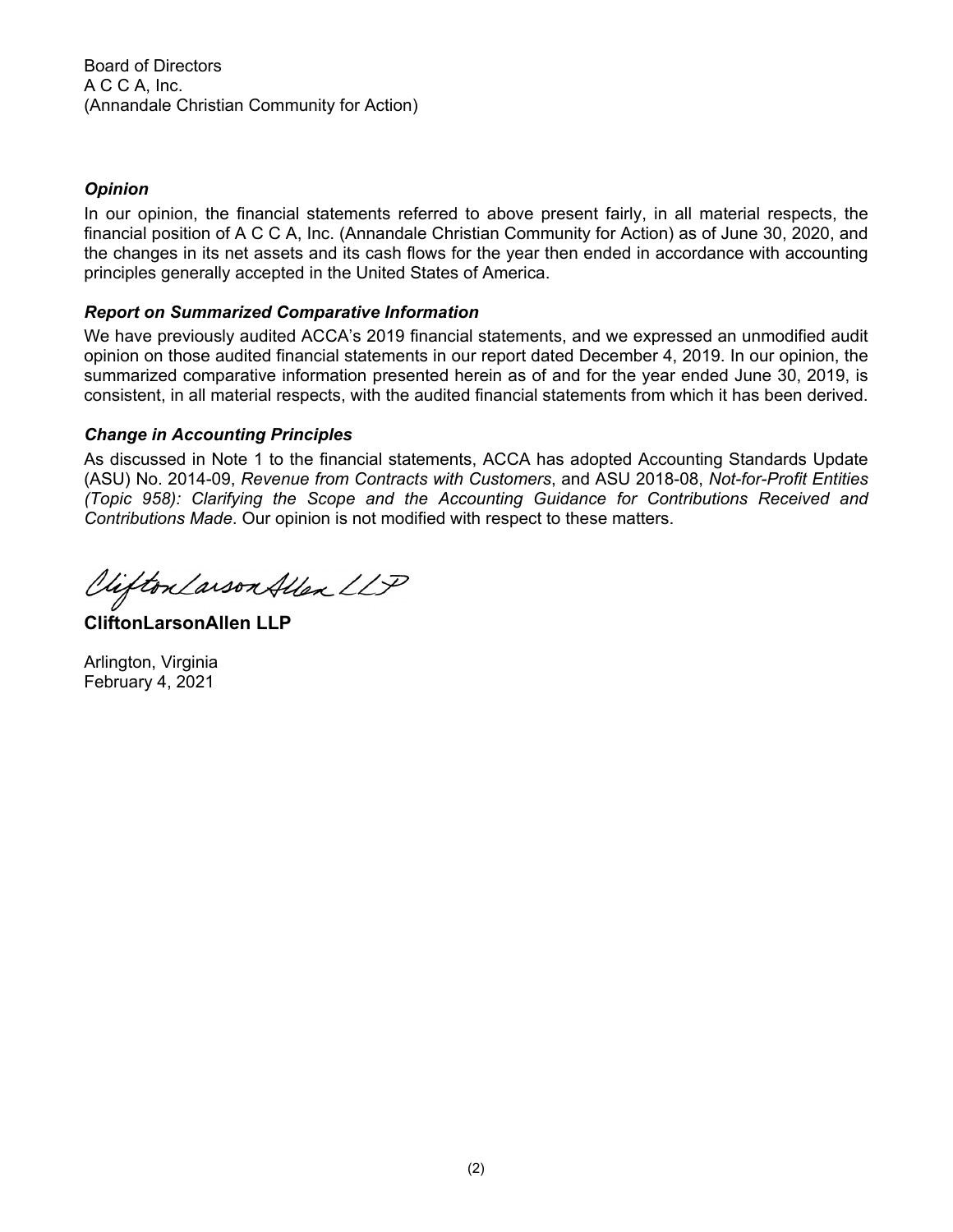### **A C C A, INC. (ANNANDALE CHRISTIAN COMMUNITY FOR ACTION) STATEMENT OF FINANCIAL POSITION JUNE 30, 2020 (WITH SUMMARIZED TOTALS AS OF JUNE 30, 2019)**

|                                         |                        |    |                   |                 | 2019                   |
|-----------------------------------------|------------------------|----|-------------------|-----------------|------------------------|
|                                         |                        |    | 2020              |                 | (Summarized)           |
|                                         | Child                  |    | Human             |                 |                        |
|                                         | Development            |    | Service           |                 |                        |
|                                         | Center                 |    | <b>Ministries</b> | Total           | <b>Total All Funds</b> |
| <b>ASSETS</b>                           |                        |    |                   |                 |                        |
| <b>CURRENT ASSETS</b>                   |                        |    |                   |                 |                        |
| Cash and Cash Equivalents               | \$<br>1,101,568        | \$ | 2,897,633         | \$<br>3,999,201 | \$<br>754,897          |
| <b>Accounts Receivable</b>              | 382,439                |    |                   | 382,439         | 294,304                |
| Inventory                               |                        |    | 32,920            | 32,920          | 26,025                 |
| <b>Prepaid Expenses</b>                 | 9,101                  |    | 1,454             | 10,555          | 9,270                  |
| <b>Total Current Assets</b>             | 1,493,108              |    | 2,932,007         | 4,425,115       | 1,084,496              |
| <b>INVESTMENTS</b>                      |                        |    | 174,931           | 174,931         | 583,628                |
| <b>NOTE RECEIVABLE</b>                  |                        |    | 22,579            | 22,579          | 24,783                 |
| PROPERTY AND EQUIPMENT, NET             | 363,649                |    |                   | 363,649         | 350,025                |
| <b>Total Assets</b>                     | 1,856,757              | S. | 3,129,517         | \$<br>4,986,274 | <u>2,042,932</u>       |
| <b>LIABILITIES AND NET ASSETS</b>       |                        |    |                   |                 |                        |
| <b>CURRENT LIABILITIES</b>              |                        |    |                   |                 |                        |
| <b>Accounts Payable</b>                 | \$<br>115,168          | \$ | 22,913            | \$<br>138,081   | \$<br>98,236           |
| <b>Accrued Expenses</b>                 | 200,034                |    |                   | 200,034         | 184,748                |
| Payroll Protection Program Loan         | 538,700                |    |                   | 538,700         |                        |
| <b>Deferred Revenue</b>                 | 18,458                 |    |                   | 18,458          | 44,059                 |
| <b>CARES Act Relief Fund Advances</b>   |                        |    | 2,377,111         | 2,377,111       |                        |
| <b>Other Advances</b>                   |                        |    | 12,503            | 12,503          |                        |
| <b>Escrow Payable</b>                   |                        |    | 1,830             | 1,830           | 2,527                  |
| <b>Total Current Liabilities</b>        | 872,360                |    | 2,414,357         | 3,286,717       | 329,570                |
| <b>NET ASSETS</b>                       |                        |    |                   |                 |                        |
| <b>Without Donor Restrictions:</b>      |                        |    |                   |                 |                        |
| Undesignated                            | 984,397                |    | 124,475           | 1,108,872       | 1,079,375              |
| Designated by Board                     |                        |    | 523,830           | 523,830         | 578,792                |
| <b>Total Without Donor Restrictions</b> | 984,397                |    | 648,305           | 1,632,702       | 1,658,167              |
| <b>With Donor Restrictions</b>          |                        |    | 66,855            | 66,855          | 55,195                 |
| <b>Total Net Assets</b>                 | 984,397                |    | 715,160           | 1,699,557       | 1,713,362              |
| <b>Total Liabilities and Net Assets</b> | \$<br><u>1,856,757</u> | \$ | 3,129,517         | \$<br>4,986,274 | \$<br>2,042,932        |

*See accompanying Notes to Financial Statements.*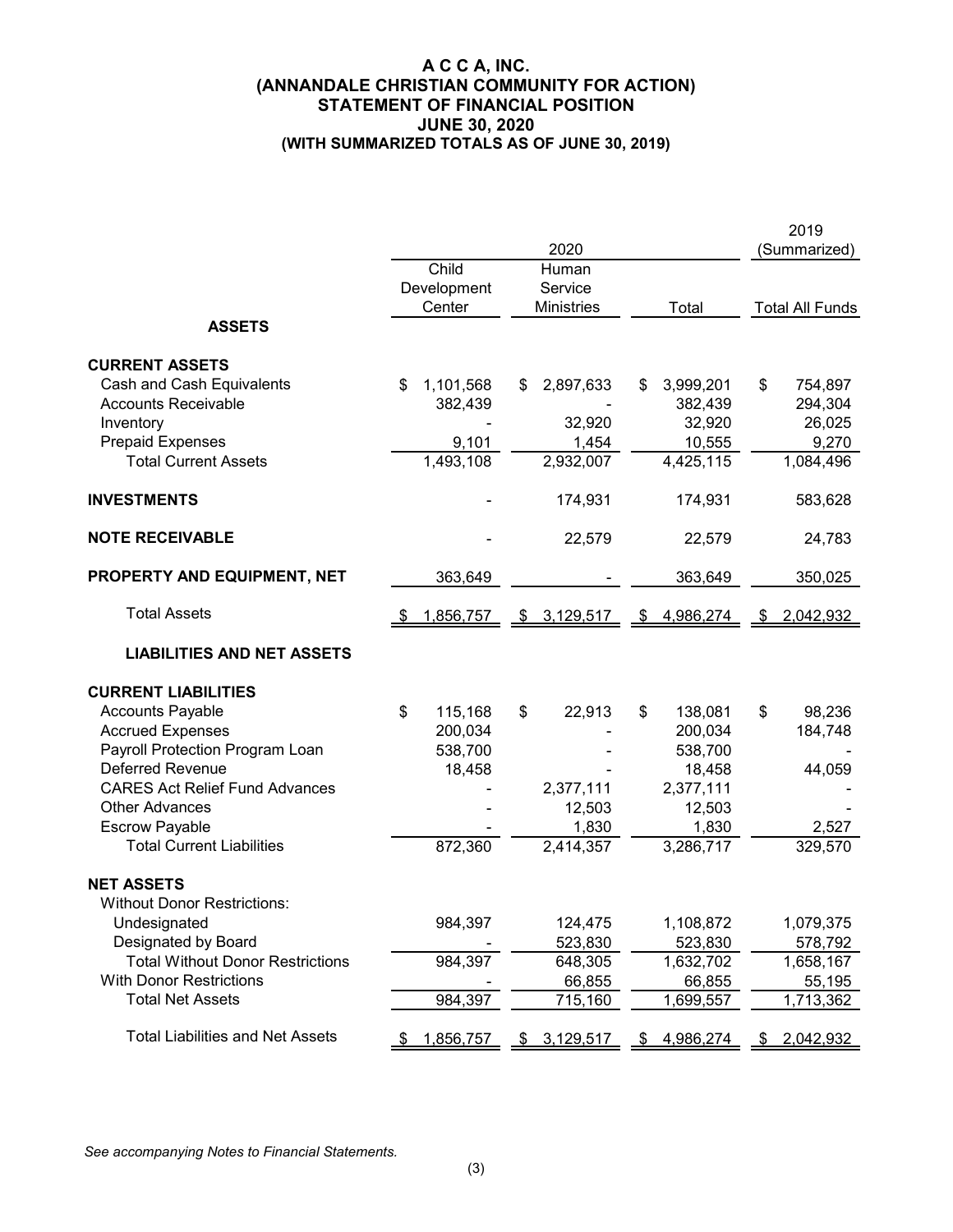#### **A C C A, INC. (ANNANDALE CHRISTIAN COMMUNITY FOR ACTION) STATEMENT OF ACTIVITIES YEAR ENDED JUNE 30, 2020 (WITH SUMMARIZED TOTALS FOR THE YEAR ENDED JUNE 30, 2019)**

|                                         |               |                                   |                   |                 | 2019          |
|-----------------------------------------|---------------|-----------------------------------|-------------------|-----------------|---------------|
|                                         |               |                                   | 2020              |                 | (Summarized)  |
|                                         |               |                                   | <b>With Donor</b> |                 |               |
|                                         |               | <b>Without Donor Restrictions</b> | Restrictions      |                 |               |
|                                         | Child         | Human                             | Human             |                 |               |
|                                         | Development   | Service                           | Service           |                 |               |
|                                         | Center        | <b>Ministries</b>                 | <b>Ministries</b> | Total           | Total         |
| <b>REVENUE AND OTHER SUPPORT</b>        |               |                                   |                   |                 |               |
| Tuition:                                |               |                                   |                   |                 |               |
| <b>Parent Fees</b>                      | 744,361<br>\$ | \$                                | \$                | \$<br>744,361   | 915,611<br>\$ |
| Parental Subsidy - Government           | 2,667,579     |                                   |                   | 2,667,579       | 2,591,378     |
| Contributions:                          |               |                                   |                   |                 |               |
| Churches                                |               | 149,961                           |                   | 149,961         | 122,681       |
| Individual                              | 33,345        | 330,850                           | 7,200             | 371,395         | 147,346       |
| Organizations                           | 31,300        | 36,857                            | 4,250             | 72,407          | 39,767        |
| Grants:                                 |               |                                   |                   |                 |               |
| Fairfax County QAP                      | 15,198        |                                   |                   | 15,198          | 16,275        |
| Virginia PreSchool Initiative           | 52,800        |                                   |                   | 52,800          | 58,800        |
| Fairfax County CCFP                     |               | 104,852                           |                   | 104,852         | 97,614        |
| United Way                              |               | 9,100                             |                   | 9,100           | 14,000        |
| <b>CARES Act Funding</b>                |               | 742,890                           |                   | 742,890         |               |
| Emergency Food & Shelter Program        |               | 6,258                             |                   | 6,258           |               |
| United States Department of Agriculture | 118,479       |                                   |                   | 118,479         | 169,378       |
| Kaiser Foundation Grant                 |               |                                   |                   |                 | 18,750        |
| Other Organizations and Businesses      | 43,500        | 14,390                            | 610               | 58,500          | 15,000        |
| In-Kind Support                         | 596,567       | 148,456                           |                   | 745,023         | 851,058       |
| Investment Income (Loss)                | 436           | (10, 647)                         |                   | (10, 211)       | 20,176        |
| <b>Other Revenue</b>                    | 31,494        |                                   |                   | 31,494          | 1,554         |
| Net Assets Released from Restrictions   |               | 400                               | (400)             |                 |               |
| <b>Total Revenue and Other Support</b>  | 4,335,059     | 1,533,367                         | 11,660            | 5,880,086       | 5,079,388     |
| <b>EXPENSES</b>                         |               |                                   |                   |                 |               |
| <b>Program Services</b>                 | 3,835,068     | 1,383,577                         |                   | 5,218,645       | 4,210,124     |
| Management and General                  | 630,493       | 44,753                            |                   | 675,246         | 654,330       |
| <b>Total Expenses</b>                   | 4,465,561     | 1,428,330                         |                   | 5,893,891       | 4,864,454     |
| <b>CHANGE IN NET ASSETS</b>             | (130, 502)    | 105,037                           | 11,660            | (13, 805)       | 214,934       |
| Net Assets - Beginning of Year          | 954,899       | 703,268                           | 55,195            | 1,713,362       | 1,498,428     |
| Transfers, Net                          | 160,000       | (160,000)                         |                   |                 |               |
| <b>NET ASSETS - END OF YEAR</b>         | 984,397<br>\$ | 648,305<br>\$                     | \$<br>66,855      | 1,699,557<br>\$ | \$1,713,362   |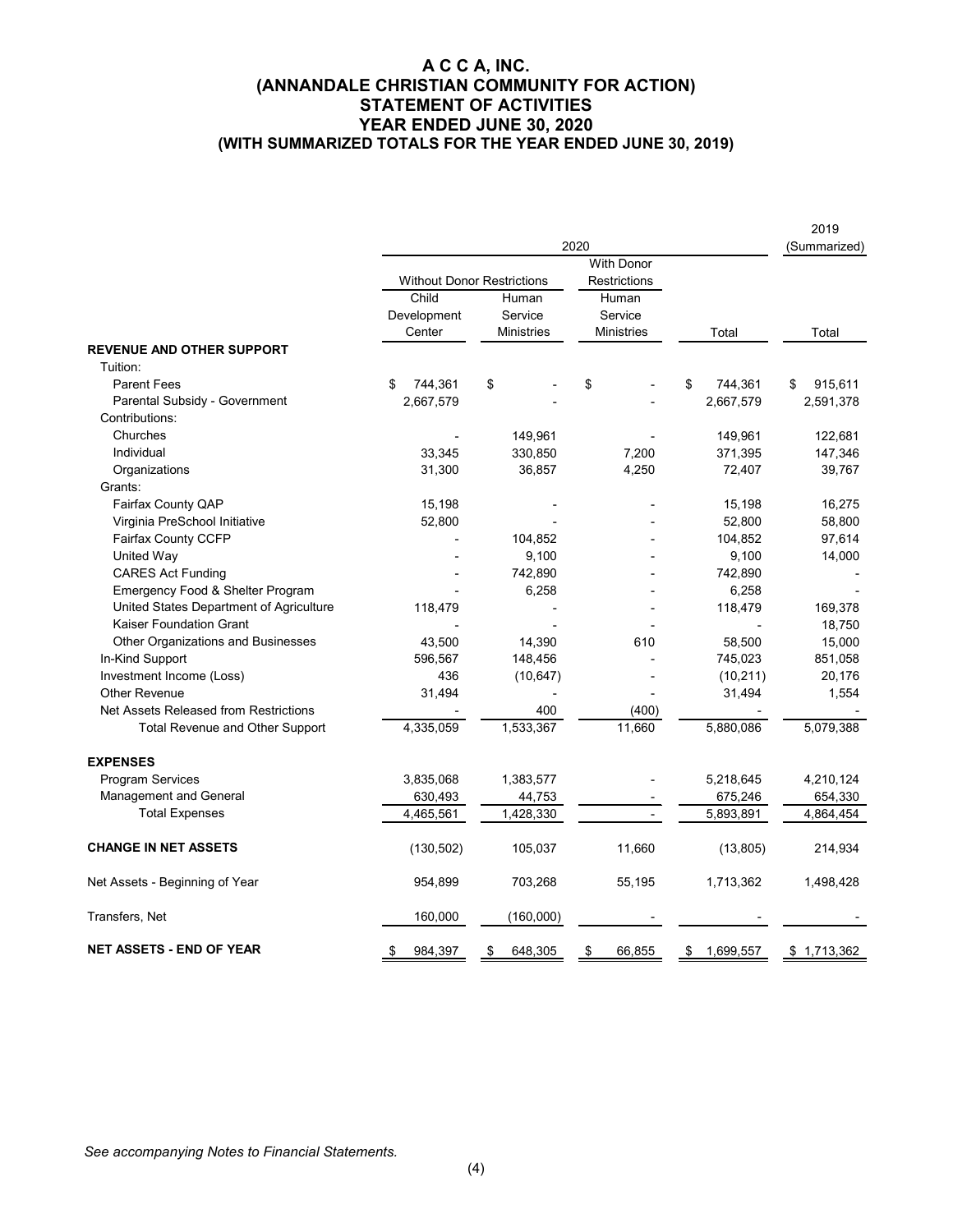#### **A C C A, INC. (ANNANDALE CHRISTIAN COMMUNITY FOR ACTION) STATEMENT OF FUNCTIONAL EXPENSES YEAR ENDED JUNE 30, 2020 (WITH SUMMARIZED TOTALS FOR THE YEAR ENDED JUNE 30, 2019)**

2019

|                                    |                                |                                       |                                  | 2020                           |                                       |                                    |                 | (Summarized)           |
|------------------------------------|--------------------------------|---------------------------------------|----------------------------------|--------------------------------|---------------------------------------|------------------------------------|-----------------|------------------------|
|                                    |                                | Program Services                      |                                  | Management and General         |                                       |                                    |                 |                        |
|                                    | Child<br>Development<br>Center | Human<br>Service<br><b>Ministries</b> | <b>Total Program</b><br>Services | Child<br>Development<br>Center | Human<br>Service<br><b>Ministries</b> | Total<br>Management<br>and General | Total           | <b>Total All Funds</b> |
| Salaries                           | 1,983,537<br>\$                | \$                                    | 1,983,537<br>\$                  | \$<br>350,036                  | \$                                    | \$<br>350,036                      | \$<br>2,333,573 | \$<br>2,179,724        |
| Payroll and Other Taxes            | 125,783                        |                                       | 125,783                          | 22,197                         |                                       | 22,197                             | 147,980         | 160,082                |
| <b>Employee Benefits</b>           | 331,860                        |                                       | 331,860                          | 58,564                         |                                       | 58,564                             | 390,424         | 311,096                |
| Food                               | 280,754                        |                                       | 280,754                          | 24,886                         |                                       | 24,886                             | 305,640         | 313,808                |
| <b>Bank and Services Charges</b>   |                                |                                       |                                  | 9,266                          | 291                                   | 9,557                              | 9,557           | 9,581                  |
| Materials, Equipment, and Supplies | 106,064                        |                                       | 106,064                          | 8,144                          | 552                                   | 8,696                              | 114,760         | 127,050                |
| Repairs and Maintenance            | 48,341                         |                                       | 48,341                           | 8,531                          | 1,293                                 | 9,824                              | 58,165          | 37,339                 |
| <b>Rent and Custodial</b>          | 50,832                         |                                       | 50,832                           | 8,970                          |                                       | 8,970                              | 59,802          | 56,466                 |
| Insurance                          | 9,494                          |                                       | 9,494                            | 1,675                          | 2,671                                 | 4,346                              | 13,840          | 16,069                 |
| <b>Contracted Services</b>         | 104,754                        |                                       | 104,754                          |                                |                                       |                                    | 104,754         | 100,086                |
| <b>Professional Development</b>    | 22,934                         |                                       | 22,934                           | 4,047                          |                                       | 4,047                              | 26,981          | 51,239                 |
| Kaiser Foundation Grant            |                                |                                       |                                  |                                |                                       |                                    |                 | 18,750                 |
| <b>Temporary Help</b>              |                                |                                       |                                  |                                | 3,078                                 | 3,078                              | 3,078           | 294                    |
| Dues and Registration              | 10,973                         |                                       | 10,973                           | 1,936                          | 157                                   | 2,093                              | 13,066          | 8,429                  |
| Telephone and Postage              | 6,446                          |                                       | 6,446                            | 1,662                          | 2,391                                 | 4,053                              | 10,499          | 10,567                 |
| Printing and Equipment Rental      | 23,767                         |                                       | 23,767                           | 4,194                          | 1,398                                 | 5,592                              | 29,359          | 20,859                 |
| Legal and Accounting               |                                |                                       |                                  | 12,475                         | 25,820                                | 38,295                             | 38,295          | 39,924                 |
| Miscellaneous                      | 48,152                         | 29,000                                | 77,152                           | 13,618                         | 7,102                                 | 20,720                             | 97,872          | 18,851                 |
| Scholarships                       | 81,557                         |                                       | 81,557                           |                                |                                       |                                    | 81,557          | 105,388                |
| In-Kind Support                    | 507,082                        |                                       | 507,082                          | 89,485                         |                                       | 89,485                             | 596,567         | 724,484                |
| Depreciation                       | 61,242                         |                                       | 61,242                           | 10,807                         |                                       | 10,807                             | 72,049          | 61,606                 |
| <b>VPI Expense</b>                 | 31,496                         |                                       | 31,496                           |                                |                                       |                                    | 31,496          | 58,800                 |
| Assistance to Individuals:         |                                |                                       |                                  |                                |                                       |                                    |                 |                        |
| <b>Family Emergency</b>            |                                | 1,081,034                             | 1,081,034                        |                                |                                       |                                    | 1,081,034       | 220,229                |
| Housing                            |                                |                                       |                                  |                                |                                       |                                    |                 | 7,000                  |
| Furniture                          |                                | 39,246                                | 39,246                           |                                |                                       |                                    | 39,246          | 42,050                 |
| <b>Food and Nutrition</b>          |                                | 217,097                               | 217,097                          |                                |                                       |                                    | 217,097         | 140,707                |
| Scholarship                        |                                | 16,000                                | 16,000                           |                                |                                       |                                    | 16,000          | 22,581                 |
| Homework Club                      |                                | 1,200                                 | 1,200                            |                                |                                       |                                    | 1,200           | 1,395                  |
| <b>Total Expenses</b>              | 3,835,068<br>\$                | 1,383,577<br>S                        | 5,218,645<br>\$.                 | 630,493<br>\$                  | 44,753<br>\$                          | 675,246<br>\$                      | 5,893,891<br>\$ | 4,864,454              |

*See accompanying Notes to Financial Statements.*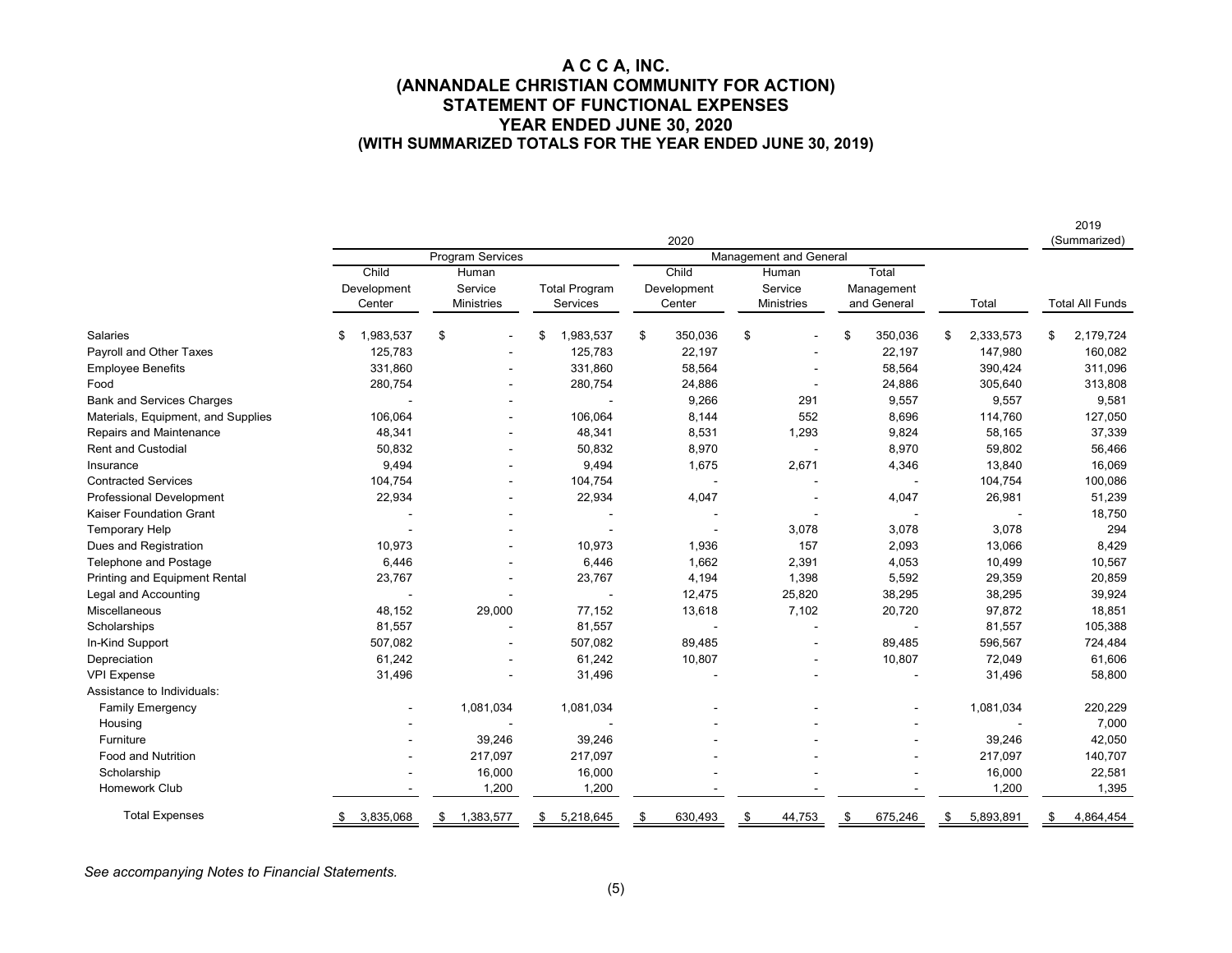#### **A C C A, INC. (ANNANDALE CHRISTIAN COMMUNITY FOR ACTION) STATEMENT OF CASH FLOWS YEAR ENDED JUNE 30, 2020 (WITH SUMMARIZED TOTALS FOR THE YEAR ENDED JUNE 30, 2019)**

|                                                        |                 | 2019            |
|--------------------------------------------------------|-----------------|-----------------|
|                                                        | 2020            | (Summarized)    |
| <b>CASH FLOWS FROM OPERATING ACTIVITIES</b>            |                 |                 |
| Receipts:                                              |                 |                 |
| <b>Tuition Fees and Subsidies</b>                      | \$<br>5,769,803 | \$<br>3,557,256 |
| Contributions                                          | 579,776         | 301,470         |
| Grants                                                 | 1,040,079       | 314,742         |
| Investment (Loss) Income                               | (10, 211)       | 20,176          |
| <b>Other Revenue</b>                                   | 31,494          | 1,554           |
| <b>Total Receipts</b>                                  | 7,410,941       | 4,195,198       |
| <b>Disbursements</b>                                   | 5,029,868       | 3,887,539       |
| Net Cash Provided by Operating Activities              | 2,381,073       | 307,659         |
| <b>CASH FLOWS FROM INVESTING ACTIVITIES</b>            |                 |                 |
| Purchases of Property and Equipment                    | (85, 672)       | (126, 213)      |
| Purchases of Investments                               | (12,098)        | (68, 225)       |
| Sales/Maturities of Investments                        | 420,794         | 99,983          |
| Net Cash Provided (Used) by Investing Activities       | 323,024         | (94, 455)       |
| <b>CASH FLOWS FROM FINANCING ACTIVITIES</b>            |                 |                 |
| Principal Payments Received on Note                    | 2,204           | 1,908           |
| Proceeds Received from Payroll Protection Program Loan | 538,700         |                 |
| Escrow Payable/Receivable                              | (697)           | 339             |
| Net Cash Provided by Financing Activities              | 540,207         | 2,247           |
| NET INCREASE IN CASH AND CASH EQUIVALENTS              | 3,244,304       | 215,451         |
| Cash and Cash Equivalents - Beginning of Year          | 754,897         | 539,446         |
| CASH AND CASH EQUIVALENTS - END OF YEAR                | \$<br>3,999,201 | \$<br>754,897   |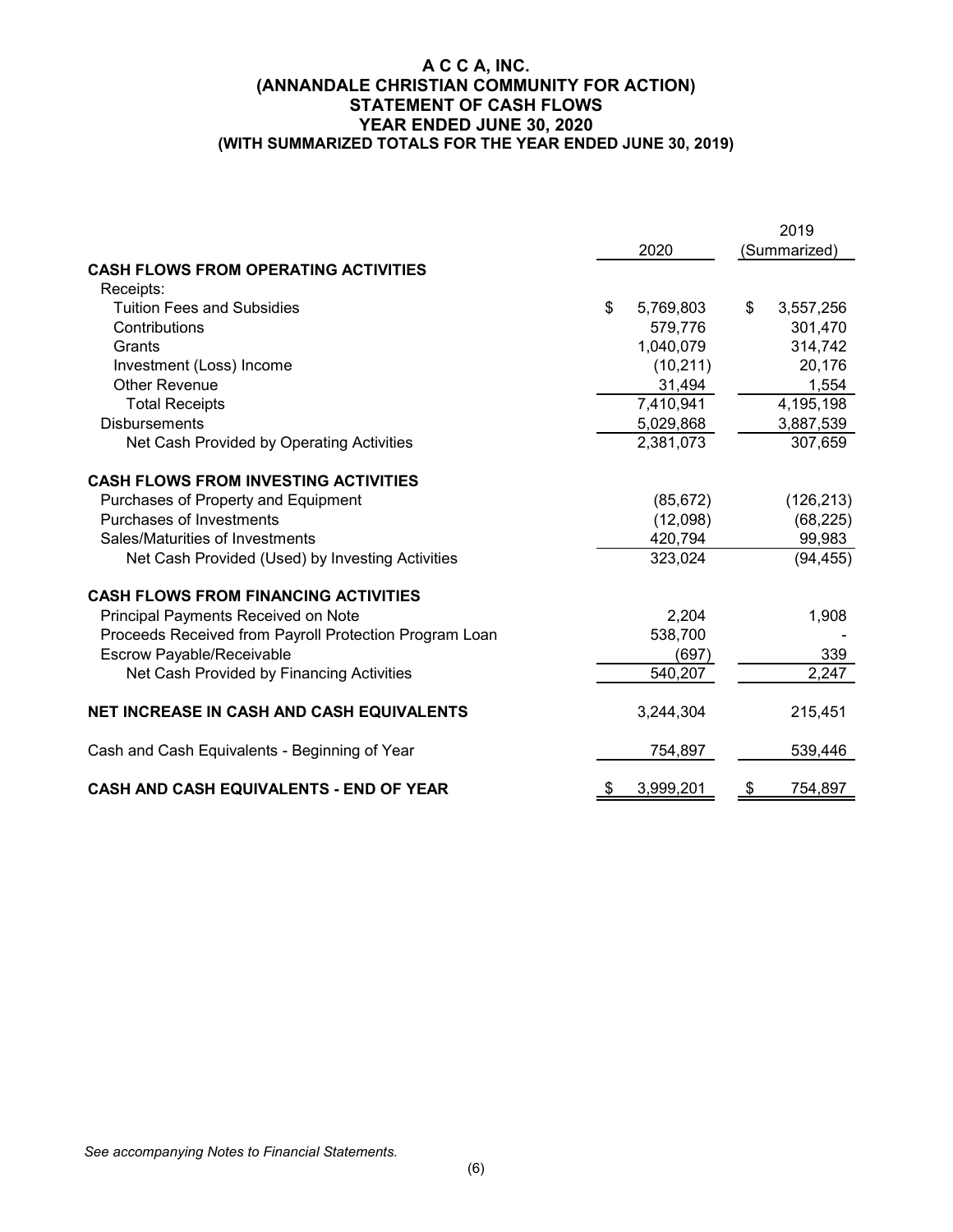# **NOTE 1 SUMMARY OF SIGNIFICANT ACCOUNTING POLICIES**

### **Organization**

A C C A, Inc. (Annandale Christian Community for Action) (ACCA) is a nonprofit corporation organized in 1967 under the laws of the Commonwealth of Virginia to promote and sponsor Christian social action in the Annandale, VA area. ACCA is governed by a Board of Directors (Board) consisting of the corporation's officers and representatives from area member churches. ACCA operates the Child Development Center, with paid staff, to provide day care and early childhood education for its infant, toddler, and preschool children from primarily low-income families. ACCA also operates the all-volunteer Human Services Ministries to provide financial assistance for needy family emergencies, food and furniture deliveries, housing renovations, and scholarships in accordance with Board-approved budgets, policies, and procedures. ACCA is supported by contributions from individuals, Annandale area churches, and private foundations; subsidies and in-kind contributions from Fairfax County, VA; and federal and state grants.

### **Basis of Presentation**

ACCA prepares its financial statements on the accrual basis of accounting. Revenue is recognized when earned and expenses when the obligations are incurred.

#### **Income Tax Status**

ACCA is exempt from the payment of federal income taxes on its exempt activities under Section 501(c)(3) of the Internal Revenue Code. The Internal Revenue Service has determined that ACCA is not a private foundation.

ACCA has adopted the guidance in the income tax standard regarding the recognition and measurement of uncertain tax positions. The adoption of this standard had no impact on ACCA's financial statements. ACCA files as a tax-exempt organization and is not aware of any activities that would jeopardize its tax-exempt status.

#### **Comparative Financial Information**

The financial statements include certain prior year summarized comparative information in total but not by net asset class. Such information does not include sufficient detail to constitute a presentation in conformity with accounting principles generally accepted in the United States of America. Accordingly, such information should be read in conjunction with ACCA's financial statements for the year ended June 30, 2019, from which the summarized information was derived.

### **Estimates**

The preparation of financial statements in conformity with accounting principles generally accepted in the United States of America requires management to make estimates and assumptions that affect certain reported amounts of assets and liabilities and disclosures of contingent assets and liabilities at the date of the financial statements and the reported amounts of revenues and expenses during the reporting period. Actual results could differ from those estimates.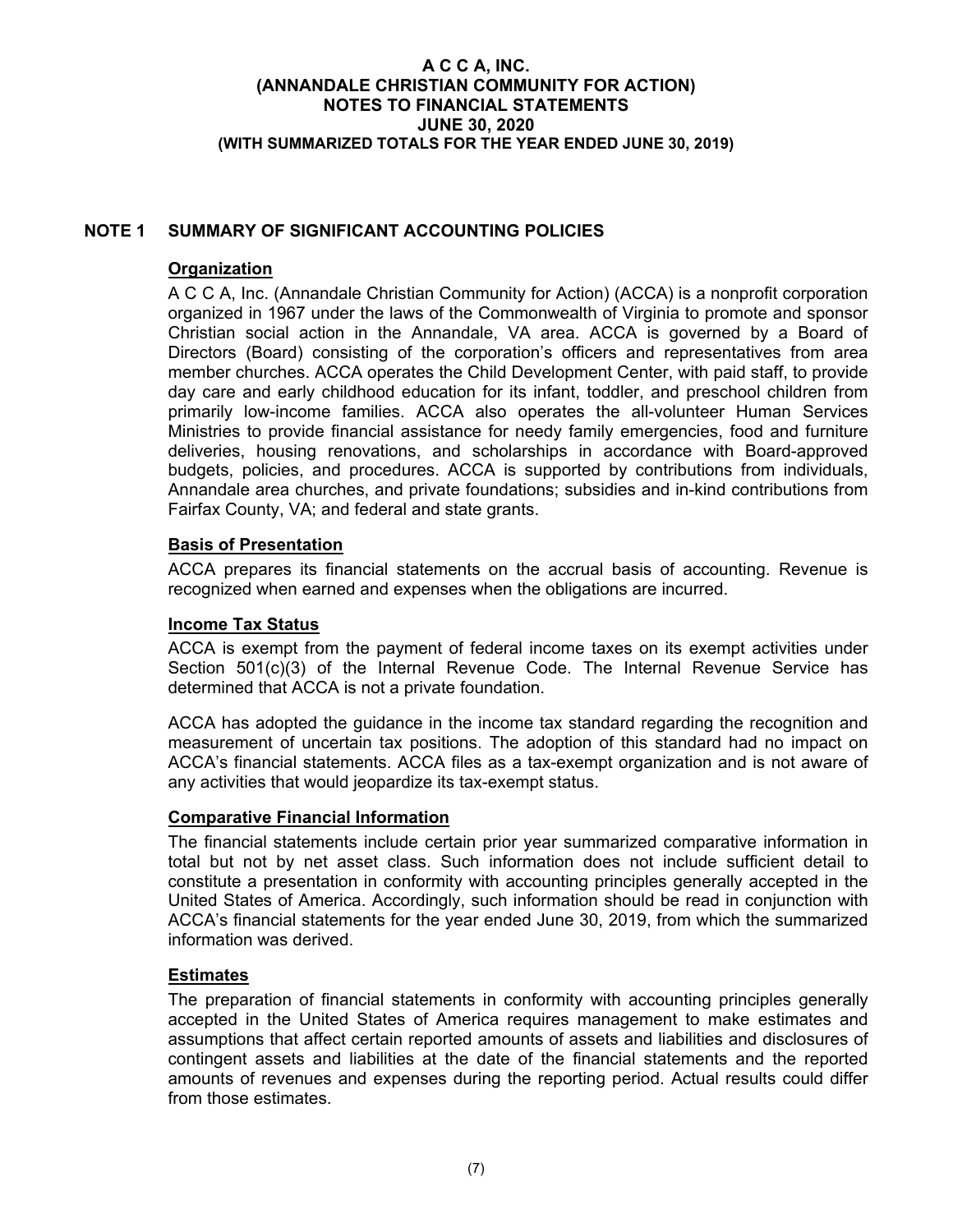# **NOTE 1 SUMMARY OF SIGNIFICANT ACCOUNTING POLICIES (CONTINUED)**

# **Cash and Cash Equivalents**

Cash and cash equivalents consist primarily of interest-bearing checking accounts, saving accounts, and money market accounts. Cash equivalents have a maturity of three months or less when purchased.

## **Accounts Receivable**

Tuition fees receivable from parents are considered past due if payments are not received within 30 days of the invoice date. ACCA currently does not charge any interest or finance charges on the past due invoices. The provision for doubtful accounts is based on management's evaluation of the collectability of existing receivables. Government receivables are primarily due from Fairfax County for the tuition subsidy and recorded when earned.

## **Inventory**

Inventory consists mainly of donated food and is recorded using estimated fair value when received.

## **Investments**

All investments are recorded at fair value.

## **Fair Value Hierarchy**

ACCA has categorized its financial instruments, based on the priority of the inputs to the valuation technique, into a three-level fair value hierarchy. The fair value hierarchy gives the highest priority to quoted prices in active markets for identical assets or liabilities (Level 1) and the lowest priority to unobservable inputs (Level 3). If the inputs used to measure the financial instruments fall within different levels of the hierarchy, the categorization is based on the lowest level input that is significant to the fair value measurement of the instrument.

Financial assets and liabilities recorded on the statement of financial position are categorized based on the inputs to the valuation techniques as follows:

*Level 1* – Financial assets and liabilities whose values are based on unadjusted quoted prices for identical assets or liabilities in an active market that ACCA has the ability to access. These include investments that are recorded at fair value on a recurring basis and fair value measurement is based upon quoted prices, if available. Securities valued using Level 1 inputs include those traded on active exchanges (such as the New York Stock Exchange), as well as U.S. Treasury and other exchange traded securities.

*Level 2* – Financial assets and liabilities whose values are based on quoted prices in markets that are not active or model inputs that are observable either directly or indirectly for substantially the full term of the asset or liability.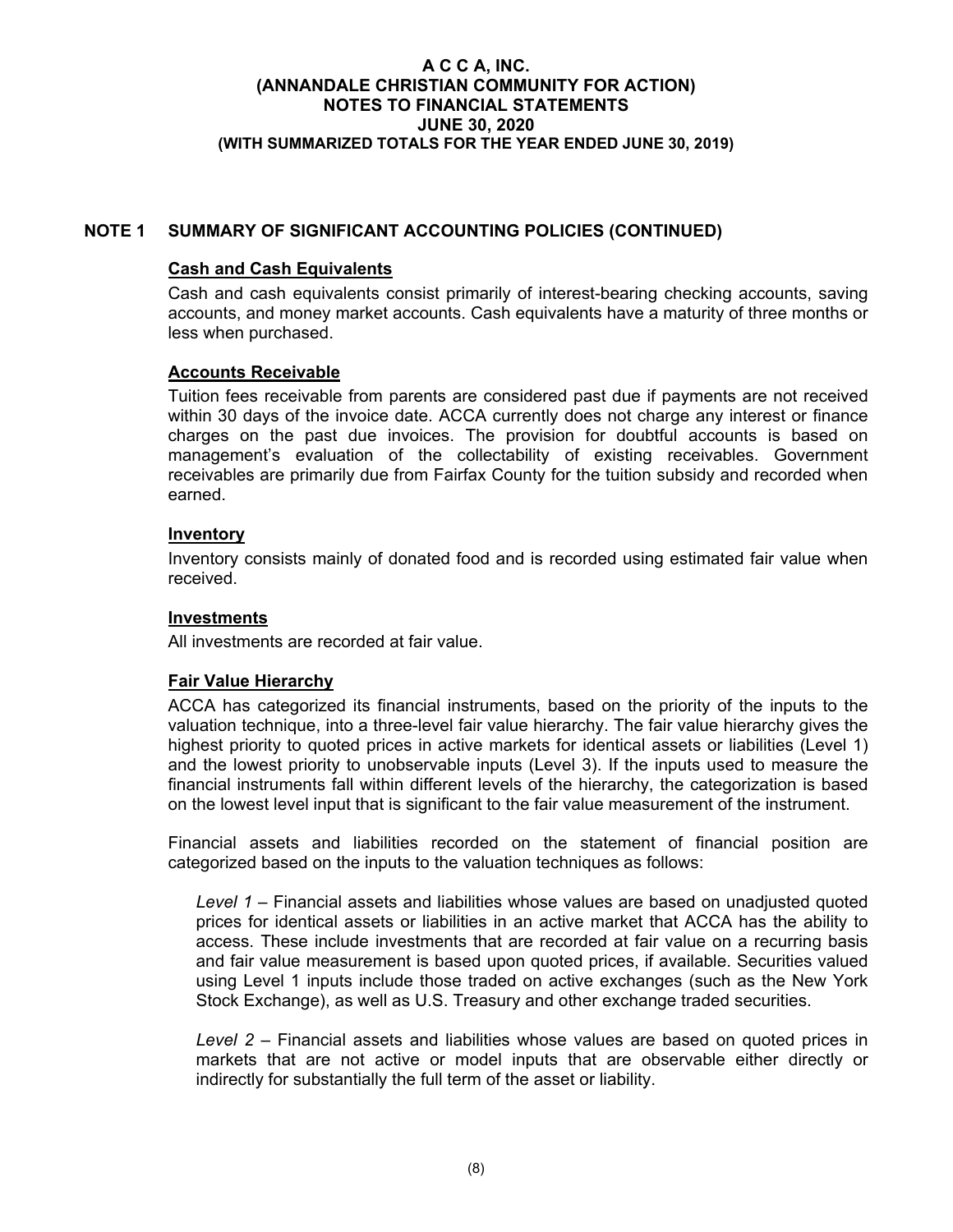# **NOTE 1 SUMMARY OF SIGNIFICANT ACCOUNTING POLICIES (CONTINUED)**

## **Fair Value Hierarchy (Continued)**

*Level 3* – Financial assets and liabilities whose values are based on prices or valuation techniques that require inputs that are both unobservable and significant to the overall fair value measurement. These inputs reflect management's own assumptions about the assumptions a market participant would use in pricing the asset or liability.

#### **Property and Equipment**

Property and equipment is stated at cost. Depreciation is computed using the straight-line method over the estimated useful lives of the property and equipment which ranges from 5 to 15 years. ACCA capitalizes items with an original purchase price, or fair market value at the time of donation, of at least \$500 for the years ended June 30, 2020 and 2019, and a useful life of more than one year. Maintenance and repairs are expensed as incurred.

### **Net Assets**

Net assets and changes therein are classified into the following categories:

#### *Without Donor Restrictions*

Undesignated – represent funds available for general operations.

Designated by Board – represent funds designated by the Board of Directors for specific purposes.

#### *With Donor Restrictions*

Represents resources received by ACCA that are specifically time-restricted or restricted by donors for various programs.

## **Revenue Recognition**

Contributions from area churches, individuals, and organizations are recorded when received. Contributions with donor-imposed restrictions are reported as with donor restrictions support except for donor-restricted contributions whose restrictions are met in the same reporting period are reported as without donor restrictions support. When the donor restriction expires, that is, when a stipulated time restriction ends or purpose is accomplished, net assets with donor restrictions are reclassified to net assets without donor restrictions and reported in the statement of activities as net assets released from restrictions.

Tuition revenue is recognized when earned (point over time). Parent fees are billed weekly for childcare based on a sliding scale of family income (point over time). Parental tuition subsidies from Fairfax County are recorded based on children attendance for eligible parents (point over time). Any amounts received in advance of services are recorded as deferred revenue.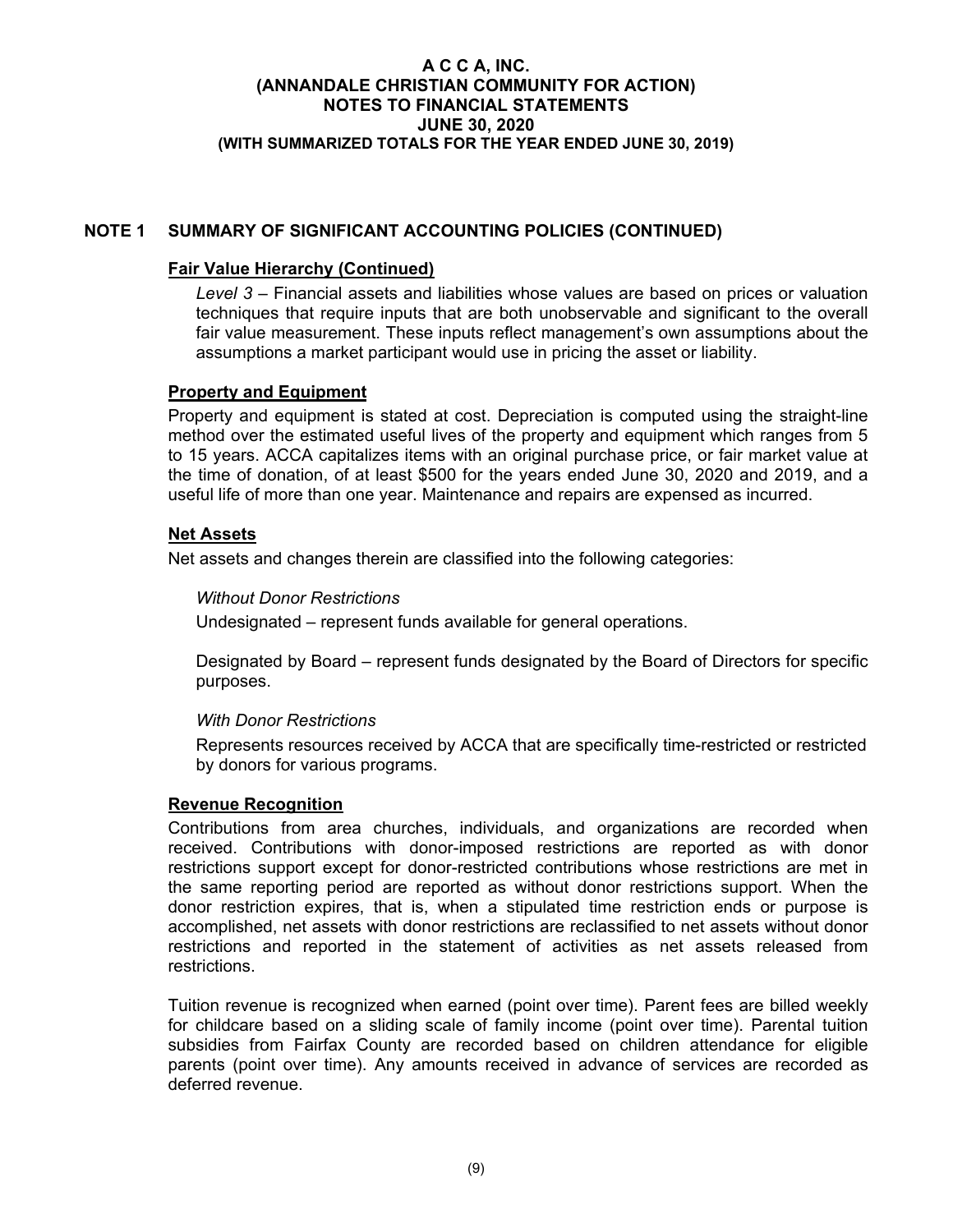### **NOTE 1 SUMMARY OF SIGNIFICANT ACCOUNTING POLICIES (CONTINUED)**

### **Revenue Recognition (Continued)**

ACCA recognizes in-kind support only if professional services received (a) create or enhance long-lived assets or (b) require specialized skills, provided by individuals possessing those skills, and would typically need to be purchased if not provided by donation. Most services received by ACCA do not meet these criteria. Contributions of tangible assets are recognized at fair market value when received. The amounts reflected in the accompanying financial statements as in-kind support are offset by like amounts included in expenses or assets. The donated food is estimated based on the national average for pounds of food and approximates fair value. The donated furniture is estimated based on the current Valuation Guide for Goodwill Donors and approximates fair value.

#### **Allocation of Expenses**

The costs of providing various programs and supporting activities have been summarized on a functional basis in the financial statements. Accordingly, occupancy and office expenses have been allocated among the programs and supporting services benefited based on personnel efforts or space usage.

### **Interfund Transfers**

The Human Services Ministries shares donations with the Child Development Center through the annual budget process. These amounts are treated as interfund transfers and are eliminated in the financial statements. Total support from the Human Service Ministries to the Child Development Center was \$160,000 and \$91,665 for the years ended June 30, 2020 and 2019, respectively.

#### **Change in Accounting Principles**

ACCA has adopted the accounting guidance in Accounting Standards Update (ASU) 2014- 09, *Revenue from Contracts with Customers (Topic 606)*, issued by the Financial Accounting Standards Board (FASB). The ASU is based on the principle that revenue is recognized to depict the transfer of goods or services to customers in an amount that reflects the consideration to which an entity expects to be entitled in exchange for those goods and services. ACCA has adopted ASU 2014-09 during the year ended June 30, 2020, using the modified retrospective method, which did not result in an adjustment to net assets because the adoption of ASU 2014-09 did not have a material impact on ACCA's reported historical revenue.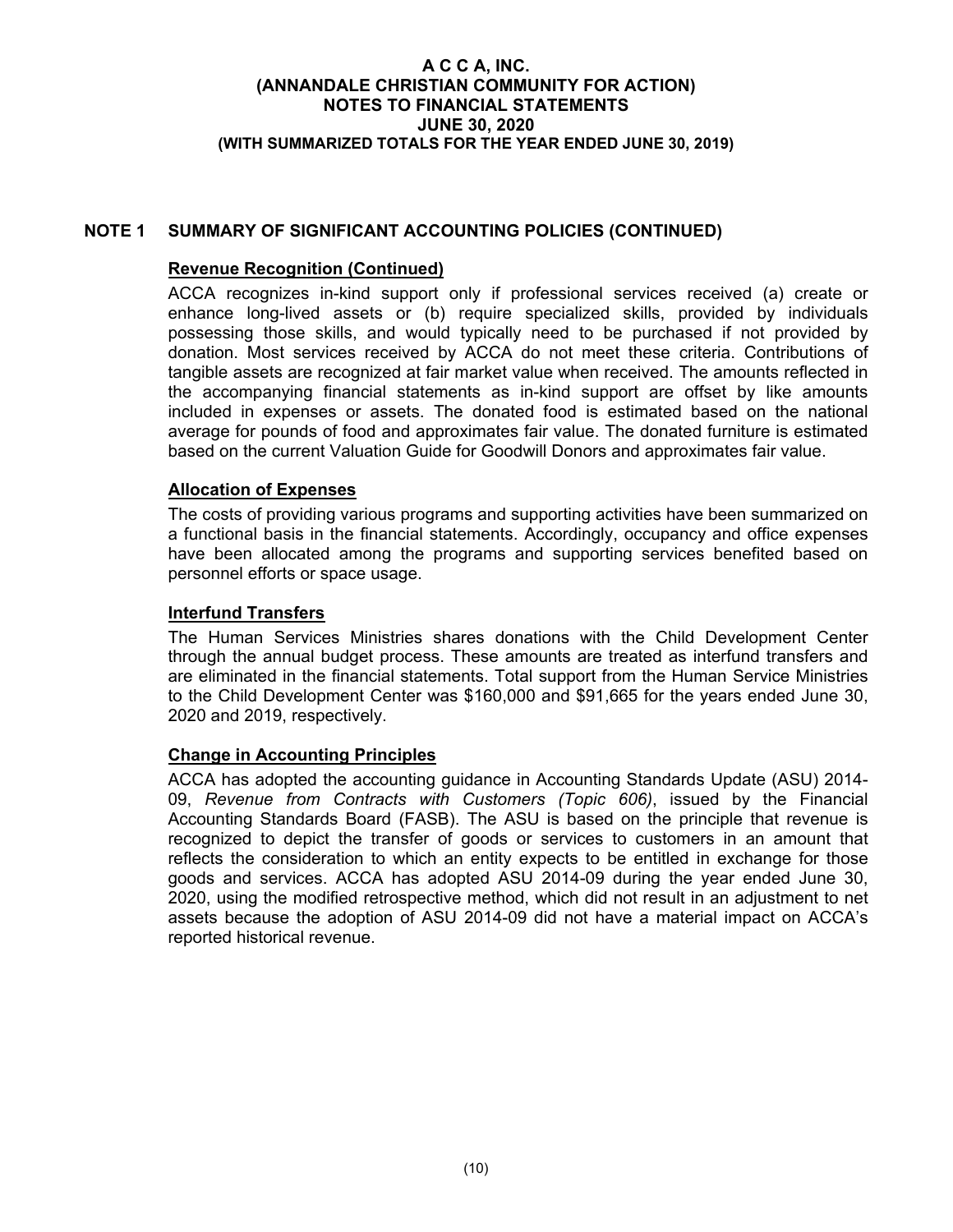## **NOTE 1 SUMMARY OF SIGNIFICANT ACCOUNTING POLICIES (CONTINUED)**

### **Change in Accounting Principles (Continued)**

In June 2018, the Financial Accounting Standards Board (FASB) issued Accounting Standards (ASU) 2018-08, *Clarifying the Scope and the Accounting Guidance for Contributions Received and Contributions Made*. This ASU was issued to clarify accounting guidance for contributions received and contributions made. The amendments to this ASU assists entities in (1) evaluating whether transactions should be accounted for as contributions (nonreciprocal transactions) within the scope of *Topic 958, Not-for-Profit Entities*, or as exchange (reciprocal) transactions subject to other guidance, and (2) determining whether a contribution is conditional. The financial statements reflect the application of ASU 2018-08 beginning July 1, 2019. The new guidance does not require prior period results to be restated.

#### **Subsequent Events**

In preparing these financial statements, ACCA has evaluated events and transactions for potential recognition or disclosure through February 4, 2021, the date the financial statements were available to be issued.

Subsequent to year-end, a pandemic of the Corona Virus (COVID-19) was declared by the World Health Organization. This could impact transactions relating to customers and vendors. In addition, both domestic and international equity markets have experienced significant declines since December 31, 2019. As of February 4, 2021, the amount and likelihood of loss relating to these events is not determined.

## **NOTE 2 CONCENTRATIONS OF RISK**

#### **Credit Risk**

Financial instruments which subject ACCA to a concentration of credit risk consist of demand deposits placed with financial institutions. At times during the year, ACCA had funds invested with local financial institutions in excess of the Federal Deposit Insurance Corporation limits.

#### **Market Value Risk**

ACCA invests in diversified investments. These investments are exposed to various risks, such as fluctuations in market value and credit risk. It is at least reasonably possible that changes in risks in the near term could materially affect investment balances and the amounts reported in the financial statements.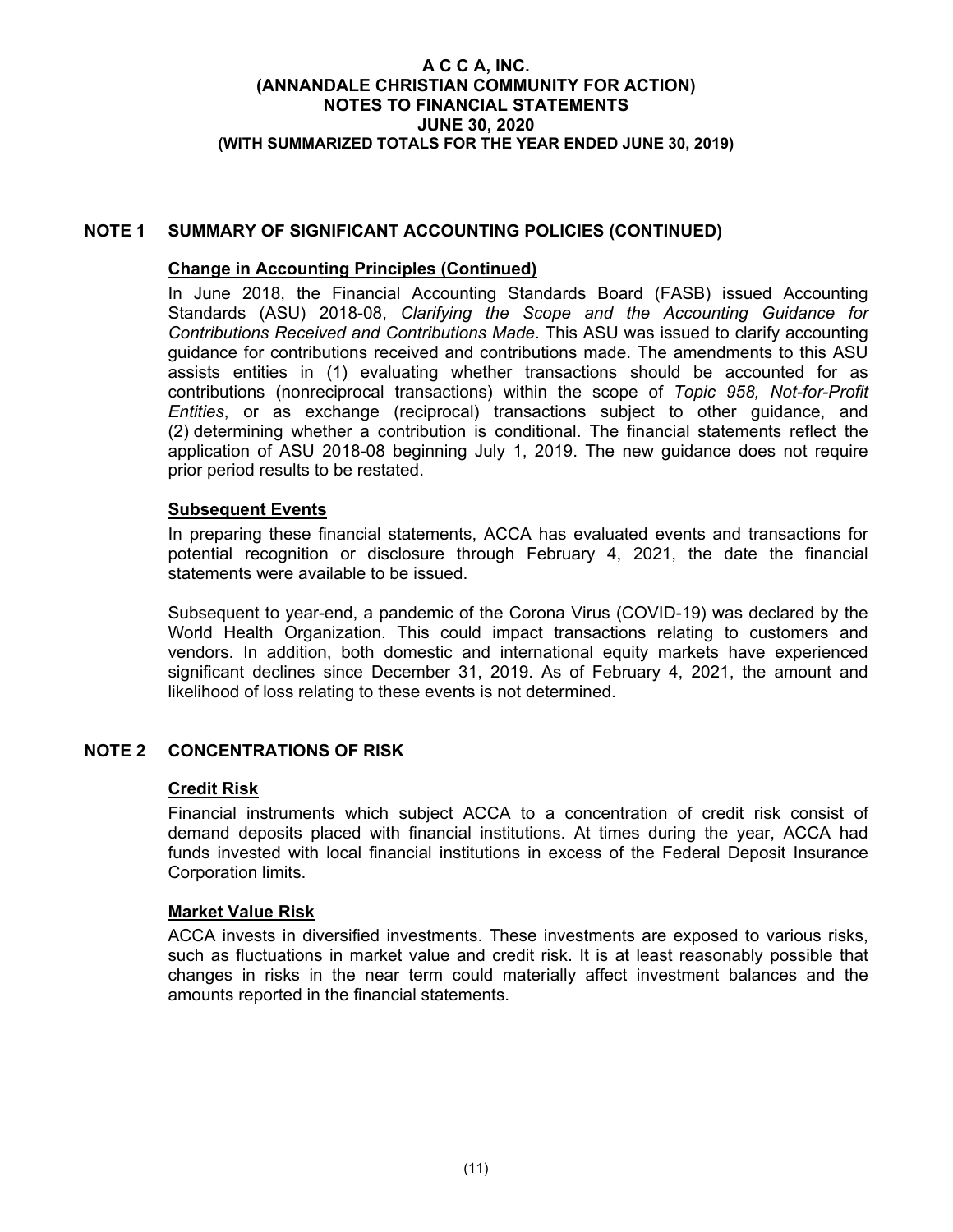# **NOTE 3 LIQUIDITY AND AVAILABILITY**

ACCA routinely monitors liquidity for operations in accordance with its financial policies. Financial assets available for general expenditure, that is, without donor or other restrictions limiting their use, within one year of the statements of financial position date, are made up as noted below with the amount restricted for the Legacy Fund. Although the Board does not intend to spend from its Legacy Fund other than amounts appropriated for general expenditure as part of its annual budget approval and appropriation, amounts from the Legacy Fund could be made available if necessary.

|                                           | 2020      |   | 2019       |
|-------------------------------------------|-----------|---|------------|
| Cash and Cash Equivalents                 | 3,999,201 | S | 754,897    |
| <b>Accounts Receivable</b>                | 382.439   |   | 294,304    |
| Investments                               | 174.931   |   | 583,628    |
| Total                                     | 4,556,571 |   | 1,632,829  |
| Less: Net Assets With Donor Restrictions  | (66,855)  |   | (55, 195)  |
| Less: Board Designated Legacy Fund Assets | (523,830) |   | (578, 792) |
| Total                                     | 3,965,886 |   | 998.842    |
|                                           |           |   |            |

## **NOTE 4 ACCOUNTS RECEIVABLE**

A summary of amounts included in accounts receivable at June 30, 2020 and 2019, is as follows:

|                                         | 2020    | 2019    |
|-----------------------------------------|---------|---------|
| Parental Subsidy - Fairfax County       | 270.369 | 239.046 |
| <b>CARES Funds</b>                      | 43.500  |         |
| United States Department of Agriculture | 14.402  | 27.103  |
| Other                                   | 54.168  | 28,155  |
| Total Accounts Receivable               | 382.439 | 294.304 |

There was no allowance for uncollectible accounts receivable as of June 30, 2020 and 2019.

## **NOTE 5 INVENTORY**

Inventory consists of the following at June 30:

|           |         | 2020   |         | 2019   |
|-----------|---------|--------|---------|--------|
| Food      | ጦ<br>J  | 27,925 | ጦ<br>J  | 22,698 |
| Furniture |         | 4,995  |         | 3,327  |
| Total     | ጦ<br>۰D | 32.920 | ጦ<br>κD | 26,025 |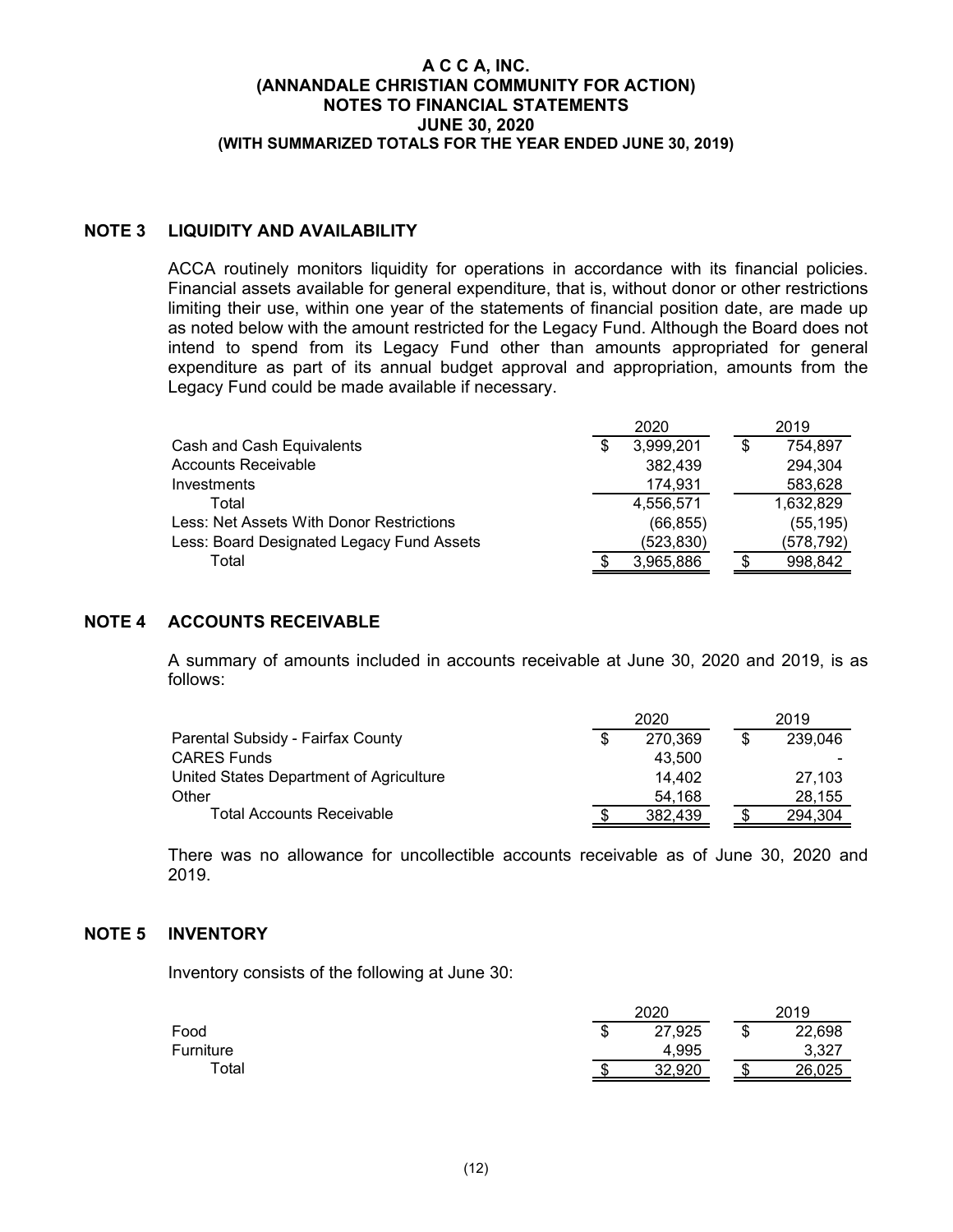### **NOTE 6 INVESTMENTS**

Investments consist of the following at June 30:

| Cash                               |    |         | 2019 |         |  |
|------------------------------------|----|---------|------|---------|--|
|                                    | \$ | 325     | S    | 7.594   |  |
| Certificates of Deposit            |    | 57,442  |      | 105,831 |  |
| Money Market                       |    | 117.164 |      | 114,518 |  |
| Mutual Funds                       |    |         |      | 12,997  |  |
| ETFs                               |    |         |      | 334,518 |  |
| <b>Mutual Funds - Alternatives</b> |    |         |      | 8,170   |  |
| <b>Total Investments</b>           |    | 174,931 |      | 583,628 |  |

Investment (loss) income for the years ended June 30, 2020 and 2019, is comprised of the following:

|                                         | 2020      | 2019   |
|-----------------------------------------|-----------|--------|
| Interest and Dividends from Investments | (11, 638) | 18.755 |
| Interest from Note Receivable           | 1.427     | 1.421  |
| Total                                   |           |        |

# **NOTE 7 FAIR VALUE MEASUREMENT**

The following table presents ACCA's fair value hierarchy for those assets and liabilities measured at fair value on a recurring basis as of June 30, 2020 and 2019:

|                                    |    |         | June 30, 2020 |               |         |
|------------------------------------|----|---------|---------------|---------------|---------|
|                                    |    | Total   | Level 1       | Level 2       | Level 3 |
| Investments:                       |    |         |               |               |         |
| Cash                               | \$ | 325     | \$<br>325     | \$            | \$      |
| <b>Certificates of Deposit</b>     |    | 57,442  |               | 57,442        |         |
| Money Market                       |    | 117,164 | 117,164       |               |         |
| Total                              |    | 174,931 | 117,489       | 57,442        | \$      |
|                                    |    |         |               |               |         |
|                                    |    |         | June 30, 2019 |               |         |
|                                    |    | Total   | Level 1       | Level 2       | Level 3 |
| Investments:                       |    |         |               |               |         |
| Cash                               | \$ | 7,594   | \$<br>7,594   | \$            | \$      |
| <b>Certificates of Deposit</b>     |    | 105,831 |               | 105,831       |         |
| Money Market                       |    | 114,518 | 114,518       |               |         |
| <b>Mutual Funds</b>                |    | 12,997  | 12,997        |               |         |
| <b>ETFs</b>                        |    | 334,518 | 334,518       |               |         |
| <b>Mutual Funds - Alternatives</b> |    | 8,170   | 8,170         |               |         |
| Total                              | S  | 583,628 | \$<br>477,797 | \$<br>105,831 | \$      |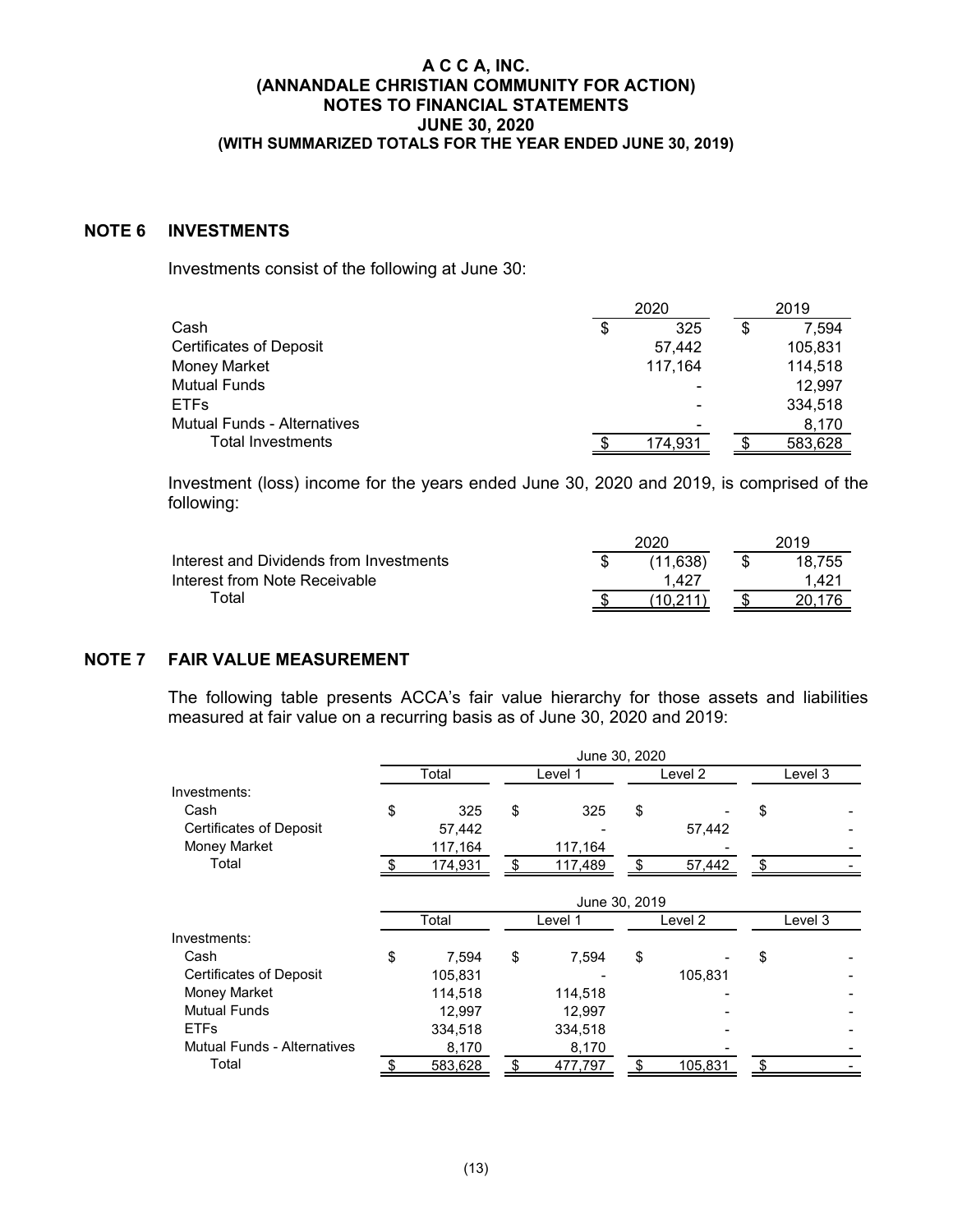# **NOTE 8 PROPERTY AND EQUIPMENT**

A summary of property and equipment at June 30, 2020 and 2019, is as follows:

|                                                                                                 | June 30, 2020 |    |               |    |                 |    |              |  |  |
|-------------------------------------------------------------------------------------------------|---------------|----|---------------|----|-----------------|----|--------------|--|--|
|                                                                                                 |               |    | Accumulated   |    |                 |    | Depreciation |  |  |
|                                                                                                 | Cost          |    | Depreciation  |    | Net Cost        |    | Expense      |  |  |
| <b>Child Development Center:</b><br><b>Equipment and Furniture</b><br>Human Service Ministries: | \$<br>631,155 | \$ | 267,506       | \$ | 363,649         | \$ | 72,049       |  |  |
| Vehicles                                                                                        | 36,271        |    | 36,271        |    |                 |    |              |  |  |
| Total                                                                                           | 667,426       |    | 303,777       |    | 363,649         | \$ | 72,049       |  |  |
|                                                                                                 |               |    | June 30, 2019 |    |                 |    |              |  |  |
|                                                                                                 |               |    | Accumulated   |    |                 |    | Depreciation |  |  |
|                                                                                                 | Cost          |    | Depreciation  |    | <b>Net Cost</b> |    | Expense      |  |  |
| <b>Child Development Center:</b><br><b>Equipment and Furniture</b><br>Human Service Ministries: | \$<br>544.338 | \$ | 194,313       | \$ | 350.025         | \$ | 61,606       |  |  |
| Vehicles                                                                                        | 41,907        |    | 41,907        |    |                 |    |              |  |  |
| Total                                                                                           | 586,245       |    | 236,220       | \$ | 350,025         | \$ | 61.606       |  |  |

## **NOTE 9 CORONAVIRUS AID, RELIEF, AND ECONOMIC SECURITY (CARES) ACT**

In May 2020, ACCA received \$3,120,000 from the CARES Act Direct Assistance Supplementary Fund Program.

On May 6, 2020, ACCA received a loan from United Bank, a financial institution, in the amount of \$538,700 to fund payroll and benefits. Currently, ACCA is in the process of applying for forgiveness.

# **NOTE 10 NET ASSETS WITHOUT DONOR RESTRICTIONS DESIGNATED BY BOARD**

The Board of Directors formed the Legacy Fund to designate certain contributions to benefit the poor of the community through programs and services deemed appropriate by ACCA. These funds will be used for Board-approved projects over a 10-year period.

Activities of the Legacy Fund at June 30, 2020 and 2019, consisted of the following:

|                             | 2020     |  |         |
|-----------------------------|----------|--|---------|
| Balance - Beginning of Year | 578.792  |  | 579.590 |
| Support Approved            | (54,962) |  | 798).   |
| Balance - End of Year       | 523.830  |  | 578.792 |
|                             |          |  |         |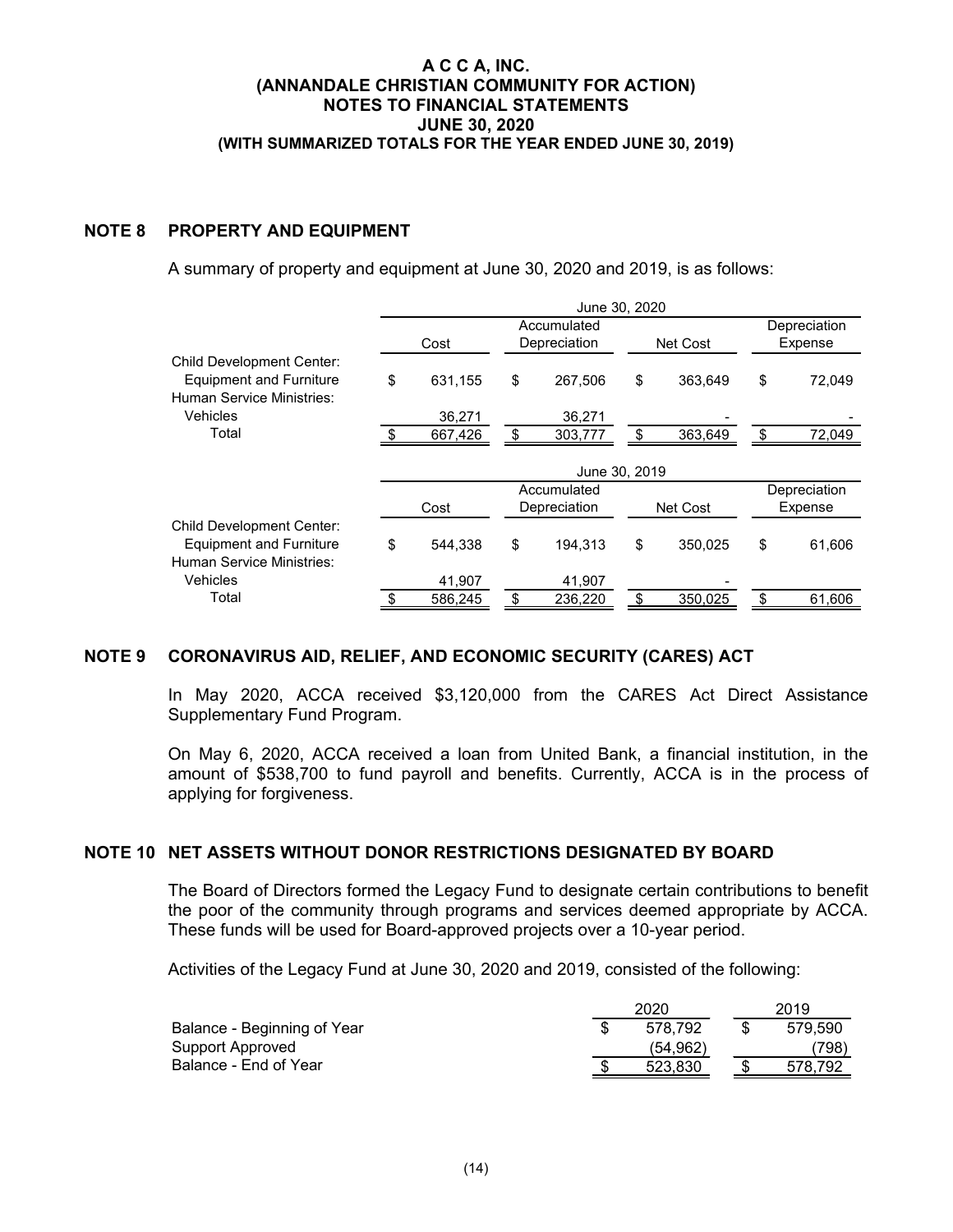# **NOTE 11 NET ASSETS WITH DONOR RESTRICTIONS**

Net assets with donor restrictions at June 30, 2020 and 2019, consisted of funds for the following purposes:

|                            | July 1, 2019 | <b>Additions</b> |           | <b>Releases</b> |                 | June 30, 2020 |               |
|----------------------------|--------------|------------------|-----------|-----------------|-----------------|---------------|---------------|
| Scholarship - Ruffing      | \$<br>10,456 | \$               |           | \$              | (400)           | \$            | 10,056        |
| <b>Rebuilding Together</b> | 346          |                  | 4,250     |                 |                 |               | 4,596         |
| Nutrition and Hygiene      | 32,406       |                  | 7,200     |                 |                 |               | 39,606        |
| Furniture - Crib Fund      | 9,298        |                  |           |                 |                 |               | 9,298         |
| Furniture - Fuel           | 1.089        |                  | 610       |                 |                 |               | 1,699         |
| Infrastructure             | 1,600        |                  |           |                 |                 |               | 1,600         |
| Total                      | 55,195       |                  | 12,060    | \$              | (400)           | \$            | 66,855        |
|                            |              |                  |           |                 |                 |               |               |
|                            | July 1, 2018 |                  | Additions |                 | <b>Releases</b> |               | June 30, 2019 |
| Scholarship - Ruffing      | \$<br>14,006 | \$               |           | \$              | (3,550)         | \$            | 10,456        |
| <b>Rebuilding Together</b> | 566          |                  |           |                 | (220)           |               | 346           |
| Nutrition and Hygiene      | 29,380       |                  | 3,026     |                 |                 |               | 32,406        |
| Furniture - Crib Fund      | 9.298        |                  |           |                 |                 |               | 9,298         |
| <b>Furniture - Fuel</b>    | 760          |                  | 329       |                 |                 |               | 1,089         |
| Infrastructure             | 1,600        |                  |           |                 |                 |               | 1,600         |
|                            |              |                  |           |                 |                 |               |               |

## **NOTE 12 IN-KIND SUPPORT**

ACCA receives various types of in-kind support, including facilities, food, furniture, and professional services. A summary of in-kind support received by type for the years ended June 30, 2020 and 2019, is as follows:

|                          | 2020 |         |  | 2019    |  |  |
|--------------------------|------|---------|--|---------|--|--|
| Rent and Utilities       | S    | 596.567 |  | 724,484 |  |  |
| Donated Food             |      | 133.233 |  | 109.123 |  |  |
| <b>Donated Furniture</b> |      | 9.223   |  | 11.451  |  |  |
| Donated Other            |      | 6.000   |  | 6.000   |  |  |
| Total                    |      | 745.023 |  | 851.058 |  |  |

## **NOTE 13 PENSION PLAN**

ACCA has a 403(b) plan agreement which is available for employees who are 18 or older, and have worked greater than 1,000 hours or one year of service. The plan allows for a discretionary employer match. Retirement plan expense for the years ended June 30, 2020 and 2019, is \$6,654 and \$7,642, respectively.